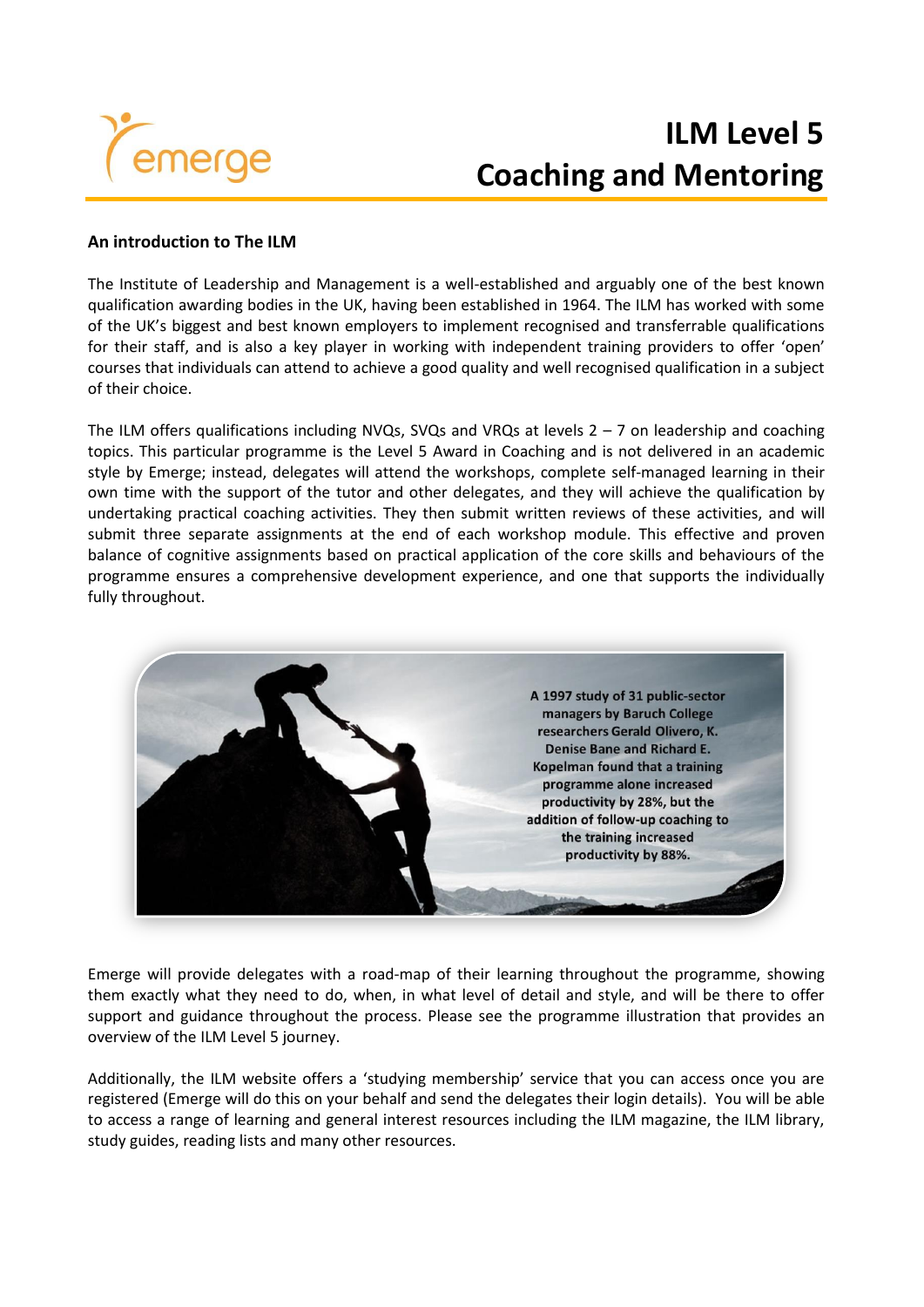

Just some of the benefits you might achieve by learning the skills of coaching and mentoring:

- Clarity of your own objectives and knowledge of how to achieve them
- Better relationships with others
- Improved leadership and management skills
- The ability to motivate your team and stakeholders to better performance
- Greater fulfilment at work
- A better understanding of yourself and others
- Career development or progression, a qualification for your CV
- The opportunity to share ideas and learning with a group from across the organisation

#### **The Level 5 Certificate in Coaching and Mentoring**

The programme begins with the pre-course work – those all-important materials and tasks that will mentally prepare the delegates for your development. The pre-course work for Module 1 is a minimum of 8 hours of effort (there is no maximum) – this includes reading, undertaking questionnaires, watching videos, completing exercises and identifying real issues in the delegate's current coaching activity at work. The real issues are used within the coaching content and will enhance the experience of the development.

Module 1 is a 2 day workshop with a Tutor covering the subjects of 'Understanding the skills, principles and practice of effective coaching and reflection on your coaching'. During the workshops the delegate will take part in discussions, exercises in groups and pairs, coaching practice activities and receive quality facilitation and coaching input from the Tutors and their peers.

At the end of Module 1, the Tutor will talk delegates through the assignments that need to be completed before they return to complete Module 2. They will also provide the delegates with an overview of the additional self-managed learning activity they need to undertake as interim work (approximately 12 hours of learning effort is required, excluding the assignment itself), and will book their 1:1 supervision session appointment. The supervision session is crucial to the development journey and provides learners with personal guidance, support and coaching to accelerate the learning experience and ensure they remain on track and focused.

Delegates then have a period of roughly 8 weeks to complete their interim work prior to coming back to attend the final Module. This period can be agreed in advance with the client and the group to work with internal commitments and workload.

During Module 3 'Undertaking management coaching/mentoring in the workplace', the tutor will provide the assignment criteria for the final assignment and coaching practice, which is planning, delivering and reflecting on the 6 hours of coaching activity, and they will talk them through approaches, templates, submission guidelines and dates etc.

At all stages, the delegate will have access to the Tutors via email and they will be available to refer to for guidance and support as required, Delegates will be provided with access to many tools, research, case studies and self-assessment tools to create a professional, self-directed approach to their development.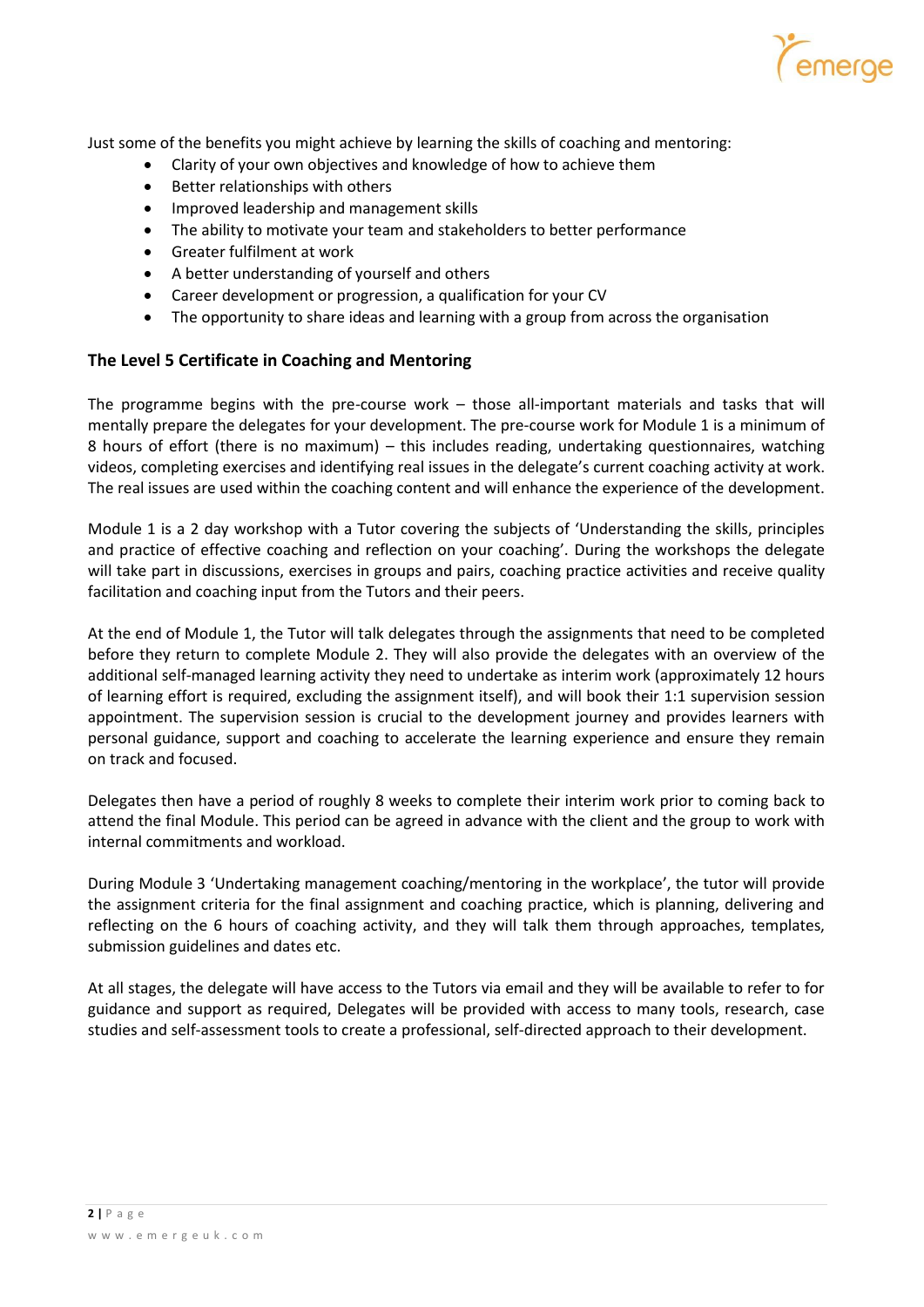# emerge



## **Module overview**

| Module 1 (days 1 & 2)                                                                                                                                                                                                                                                                                                                                                                                                                                                                                                                                                                                                                                                                                                                                                                                                                       | Module 2 (day 3)                                                                                                                                                                                                                                                                                                                                                                                                                                                                                                                                                                                                     | <b>Module 3 (days 4 &amp; 5)</b>                                                                                                                                                                                                                                                                                                                                                                                                                                                                                                                                                                                                                                                                                                                                                                                                                                                                       |
|---------------------------------------------------------------------------------------------------------------------------------------------------------------------------------------------------------------------------------------------------------------------------------------------------------------------------------------------------------------------------------------------------------------------------------------------------------------------------------------------------------------------------------------------------------------------------------------------------------------------------------------------------------------------------------------------------------------------------------------------------------------------------------------------------------------------------------------------|----------------------------------------------------------------------------------------------------------------------------------------------------------------------------------------------------------------------------------------------------------------------------------------------------------------------------------------------------------------------------------------------------------------------------------------------------------------------------------------------------------------------------------------------------------------------------------------------------------------------|--------------------------------------------------------------------------------------------------------------------------------------------------------------------------------------------------------------------------------------------------------------------------------------------------------------------------------------------------------------------------------------------------------------------------------------------------------------------------------------------------------------------------------------------------------------------------------------------------------------------------------------------------------------------------------------------------------------------------------------------------------------------------------------------------------------------------------------------------------------------------------------------------------|
| <b>ILM Induction</b><br>Programme overview and<br>introductions<br>Coaching/Mentoring definitions,<br>boundaries and differences<br>Coaching and mentoring in<br>organisations<br>Different approaches and<br>perspectives<br>Overcoming barriers<br>Performance management factors<br>$\bullet$<br>Motivating different types of people<br>$\bullet$<br>Ethos and ethics in coaching<br>Role and characteristics of a<br>workplace coach<br>Core coaching and mentoring skills<br>Core coaching and mentoring<br>models<br><b>Environmental factors and climates</b><br>Managing the relationship<br>effectively<br>Coaching/mentoring the whole<br>person<br>Goal setting approaches<br>Co-supervised coaching practice<br>sessions - observing, coaching and<br>being coached<br>Overview of interim work and<br>assignment requirements | Review of learning<br>Developing self-awareness - skills,<br>$\bullet$<br>knowledge and abilities<br>Advanced coaching tools using NLP<br>$\bullet$<br>approaches<br>Reflective practice approach<br>$\bullet$<br><b>Tutorial supervision</b><br>$\bullet$<br>Relationship issues and repair<br>$\bullet$<br>strategies<br>Challenging appropriately<br>$\bullet$<br>Advanced coaching skills including<br>$\bullet$<br>NLP and Clean<br>Co-supervised coaching practice<br>$\bullet$<br>sessions - observing, coaching and<br>being coached<br>Overview of interim work and<br>$\bullet$<br>assignment requirements | Review of learning<br>$\bullet$<br>Using goals to plan your<br>$\bullet$<br>coaching/mentoring<br>Coaching/mentoring contracts<br>$\bullet$<br>review<br>Planning a coaching/mentoring<br>$\bullet$<br>session<br>Selecting tools for specific outcomes<br>$\bullet$<br>Performance<br>management<br>Career coaching<br>Advanced personality<br>preferences<br>Organising and planning the session<br>٠<br>Recording and monitoring best<br>$\bullet$<br>practice<br>Ethical reflective practice in<br>٠<br>coaching/mentoring<br>Elevating your relationships<br>$\bullet$<br>CPD overview and plenary<br>٠<br>Coaching supervision overview<br>$\bullet$<br>Membership applications to<br>$\bullet$<br>accrediting bodies overview<br>Co-supervised coaching practice<br>$\bullet$<br>sessions - observing, coaching and<br>being coached<br>Overview of interim work and<br>assignment requirements |

#### **Entry Requirements**

There are no formal entry requirements to the programme from an academic perspective, although delegates holding a level 3 (or above) qualification relating to coaching and mentoring are ideally placed to progress to this level 5 qualification.